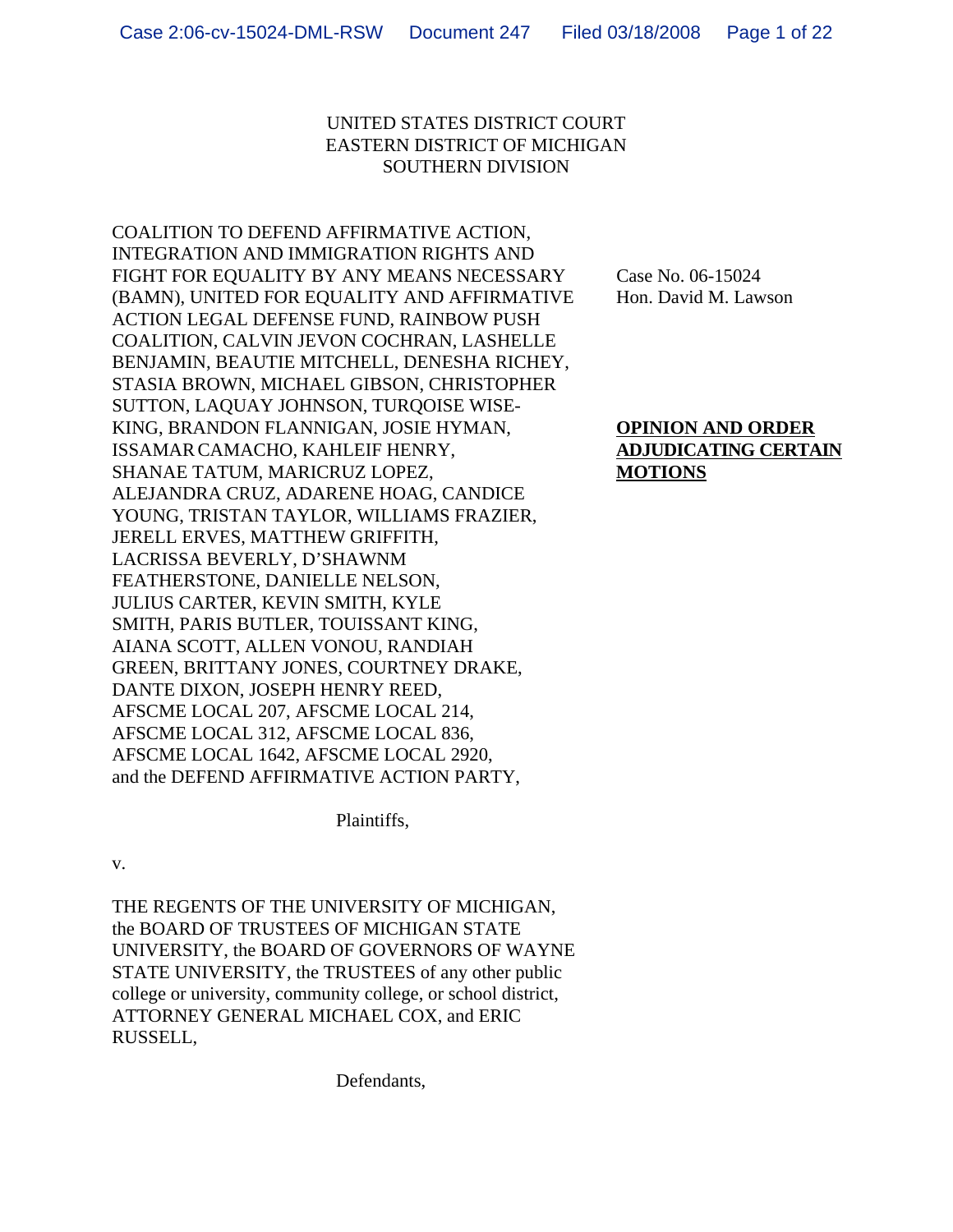-and-

CHASE CANTRELL, M.N., a minor child by Karen Nestor, CONSOLIDATED CASES Mother and Next Friend, KAREN NESTOR, Mother and Next Friend of M.N., a minor child, C.U., a minor child, by Paula Uche, Mother and Next Friend, PAULA UCHE, Case No. 06-15637 Mother and Next Friend to C.U., a minor child, JOSHUA Hon. David M. Lawson KAY, SHELDON JOHNSON, MATTHEW COUNTRYMAN, M.R., a minor child, by Brenda Foster, Mother and Next Friend, BRENDA FOSTER, Mother and Next Friend of M.R., a minor child, BRYON MAXEY, RACHEL QUINN, KEVIN GAINES, DANA CHRISTENSEN, T.J., a minor child, by Cathy Alfaro, Guardian and Next Friend, CATHY ALFARO, Guardian and Next Friend of T. J., a minor child, S. W., a minor child, by Michael Weisberg, Father and Next Friend, MICHAEL WEISBERG, Father and Next Friend of S. W., a minor child, CASEY KASPER, SERGIO EDUARDO MUNOZ, ROSARIO CEBALLO, KATHLEEN CANNING, EDWARD KIM, M.C.C. II, a minor child, by Carolyn Carter, Mother and Next Friend, CAROLYN CARTER, Mother and Next Friend of M.C.C., II, a minor child, J.R., a minor child, by Matthew Robinson, Father and Next Friend, MATTHEW ROBINSON, Father and Next Friend of J.R., a minor child,

Plaintiffs,

v.

ATTORNEY GENERAL MICHAEL COX and ERIC RUSSELL,

Defendants,

\_\_\_\_\_\_\_\_\_\_\_\_\_\_\_\_\_\_\_\_\_\_\_\_\_\_\_\_\_\_\_\_\_\_\_\_\_\_\_\_\_\_\_\_\_\_\_\_\_\_\_\_\_/

**OPINION AND ORDER GRANTING** *CANTRELL* **PLAINTIFFS' MOTION FOR SUMMARY JUDGMENT AS TO INTERVENING DEFENDANT ERIC RUSSELL, DENYING MOTION TO INTERVENE BY JENNIFER GRATZ, AND DENYING AS MOOT PLAINTIFFS' RESPECTIVE MOTIONS TO CERTIFY THE MATTERS AS CLASS ACTIONS, INTERVENING DEFENDANT ERIC RUSSELL'S MOTION FOR SUMMARY JUDGMENT,** *CANTRELL* **PLAINTIFFS' MOTION TO COMPEL DISCOVERY, AND INTERVENING DEFENDANT ERIC RUSSELL'S MOTION TO COMPEL DISCOVERY FROM THE UNIVERSITY DEFENDANTS**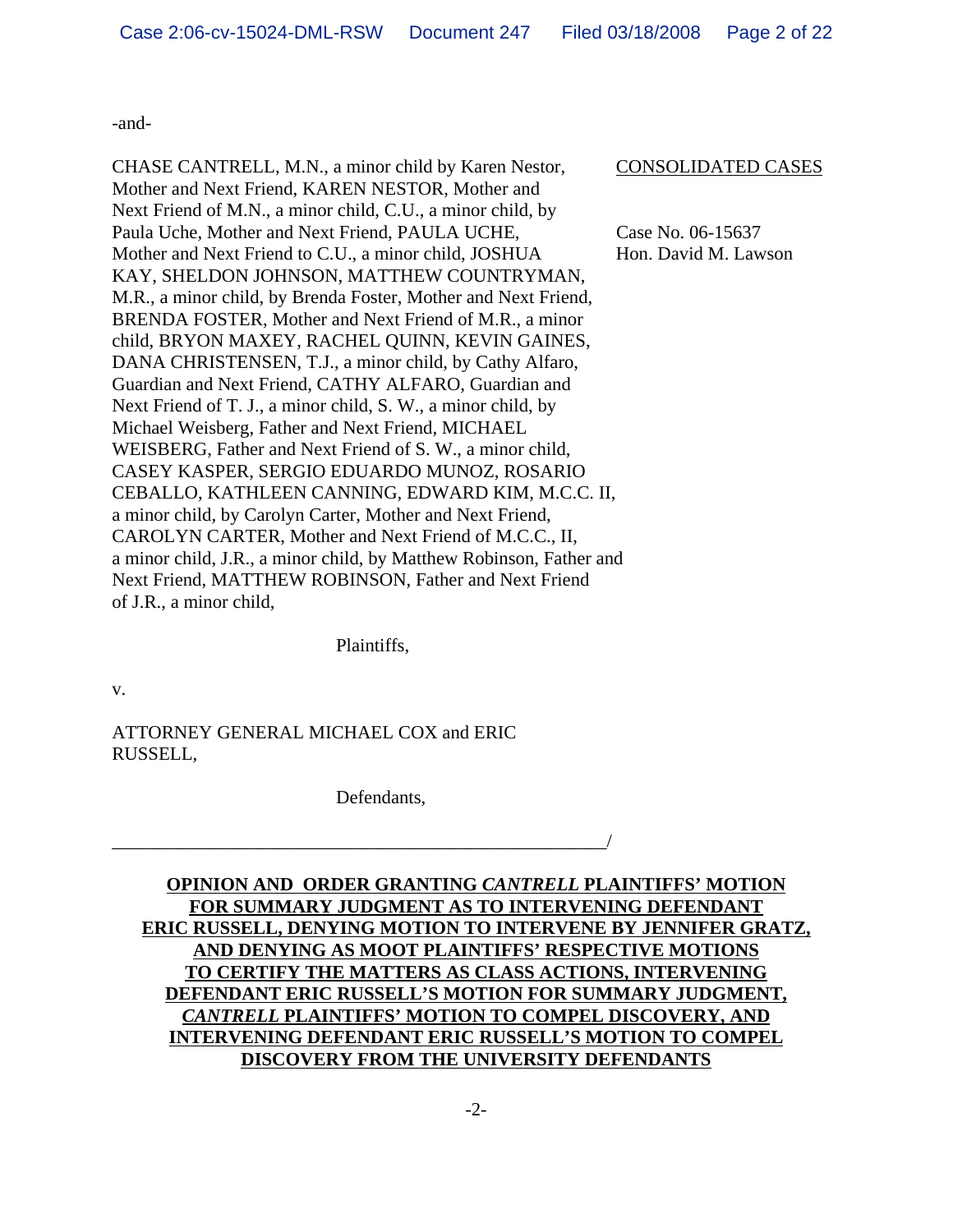Today the Court filed an opinion and order granting the Michigan Attorney General's motion for summary judgment and a judgment dismissing the challenge by the plaintiffs in these consolidated cases to the constitutionality of an amendment to Michigan's constitution, which is generally referred to as Proposal 2. There are several motions before the Court that remain pending, and the Court will address them in this order. The plaintiffs in the *Cantrell* case move for summary judgment against intervening defendant Eric Russell on the ground that the basis for his interest in the litigation has evaporated following the rejection of his application to the University of Michigan's law school, which was considered under post-Proposal 2 criteria. The Court finds that Mr. Russell no longer has an interest in the subject matter of this case that cannot be protected adequately by the parties before the Court. Therefore, the Court will grant the motion for summary judgment and dismiss Mr. Russell as a party defendant. One Jennifer Gratz has filed a belated motion to intervene. The Court finds that Ms. Gratz fails to satisfy the requirements to permit her to intervene by right or permissably, and the Court will deny her motion. The Court also finds that its opinion and judgment on the State's summary judgment motion moots the pending discovery and class certification motions, and consequently those motions will be denied.

### I.

As explained in the Court's opinion and order filed today adjudicating the parties' other motions for summary judgment, this litigation was commenced on November 8, 2006 by a group of organizations and individuals (the *Coalition* plainitffs), immediately after the adoption by the Michigan electorate of a state constitutional amendment that effectively banned affirmative action programs by the State and its political subdivisions "in the operation of public employment, public education, or public contracting." Mich. Const. art. I, § 26(1). Another group of individuals with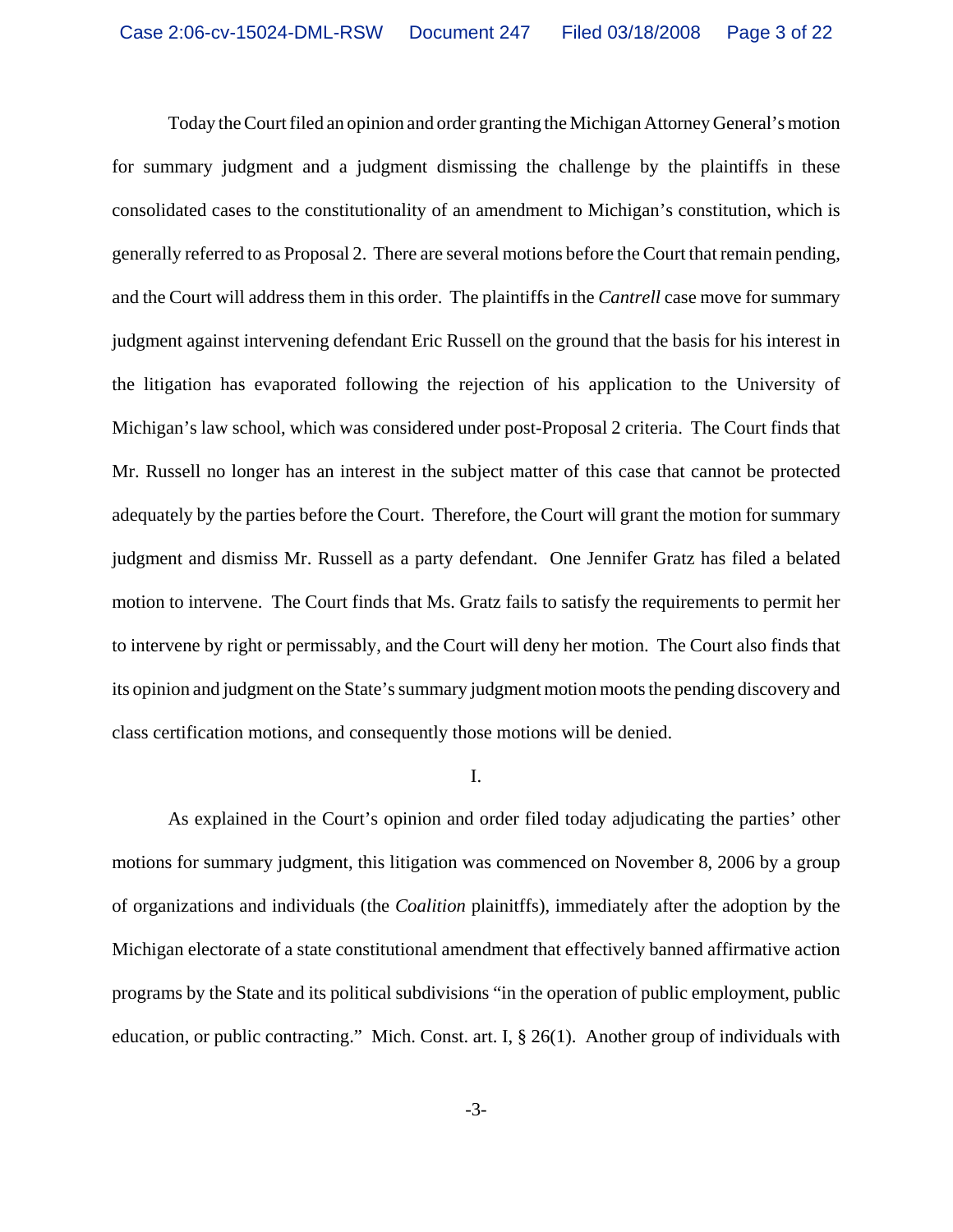ties to the University of Michigan (the *Cantrell* plaintiffs) brought suit on December 19, 2006, contending that Proposal 2 is unconstitutional as it is applied to public colleges and universities.

On December 18, 2006, Eric Russell, who had applied for admission at the University of Michigan's law school, filed a motion to intervene as a party defendant. Russell was accepted by Wayne State University Law School beforehand, but his application to Michigan's law school was still pending. Russell argued in his motion to intervene that he had a substantial interest in this case because, as a white male applicant to Michigan, he stood to gain or lose depending on whether Proposal 2 remained in full force and effect, and he was concerned about "both his interest in being treated equally in the admissions process and in maximizing his chances of being admitted." Russell Mot. to Int. [dkt # 27] at 7. Russell argued that these interests would possibly be impaired if the Court denied intervention because he sought to have Proposal 2 become effective "as soon as possible," while the plaintiffs and the university defendants sought its invalidation. *See id.* at 9.

In addition, Russell contended that his interests would not be represented adequately by the then-present parties to the case because the university defendants and Governor Granholm had expressed strong disapproval of Proposal 2. Presciently, Russell also made this argument with respect to Attorney General Cox on the grounds that he might have the inclination to resolve this litigation by permitting the university defendants to temporarily ignore Proposal 2 during the 2006- 2007 admissions cycle. *Id.* at 10. Such a resolution, sounding in eventual compliance, "would not do Eric Russell much good at all." *Ibid.* Unlike some members of the public, Russell represented that his interest was "to have a non-discriminatory and non-preferential system instituted right *now*, while his application is still under consideration." *Ibid.*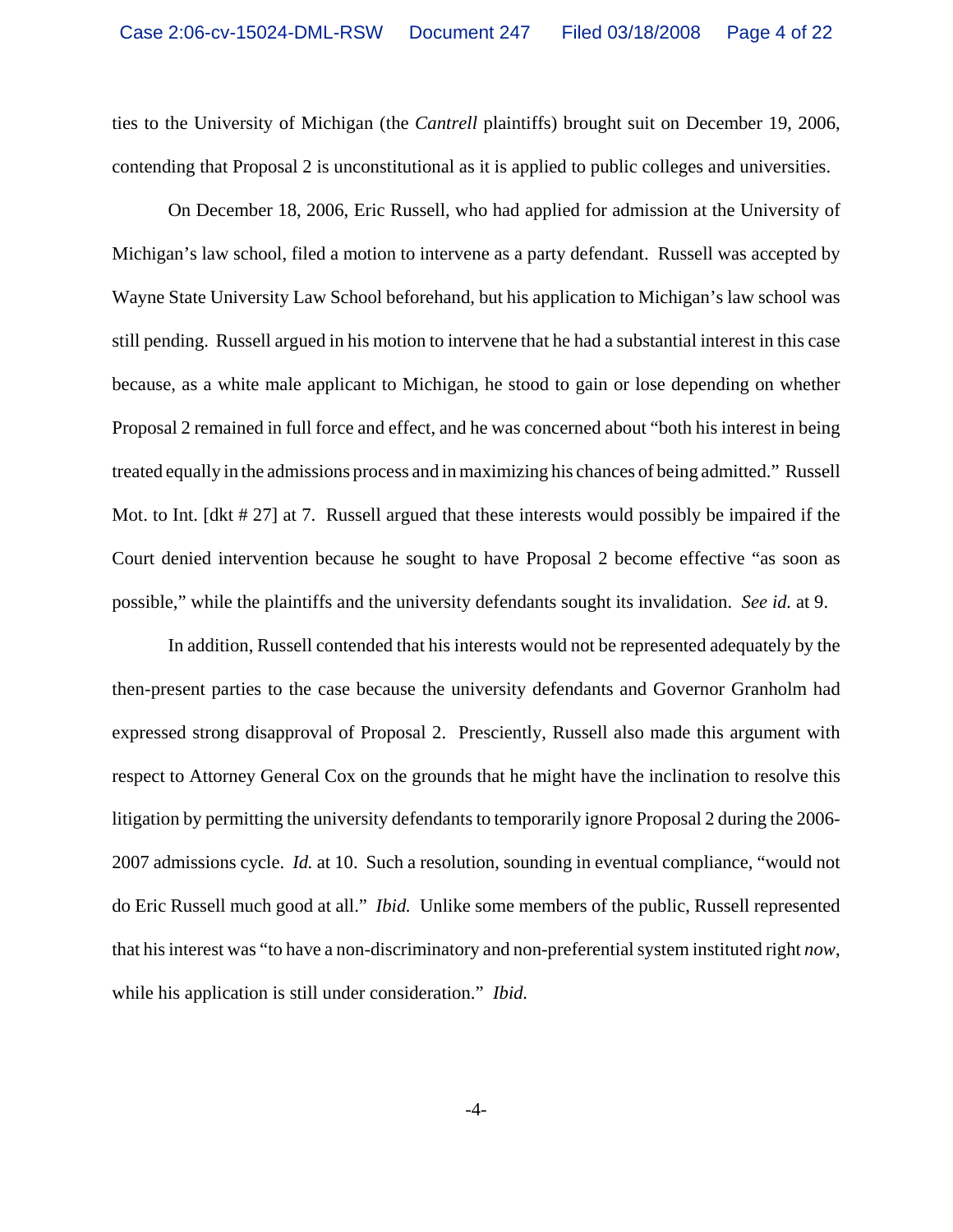At around the same time Mr. Russell filed his motion for intervention, several other entities filed motions seeking the same relief. Before ruling on these matters, however, the Court entertained a stipulation requesting entry of a preliminary injunction that would have exempted the university defendants from complying with Proposal 2 through the 2006-2007 admissions cycle. The stipulation was signed by Michigan Attorney General Michael Cox, who had been ordered to intervene in the case. The Court entered an order pursuant to the stipulation, but that order was stayed pending appeal by the Sixth Circuit on December 29, 2006. *Coalition to Defend Affirm. Action v. Granholm*, 473 F.3d 237 (6th Cir. 2006).

On December 27, 2006, the Court issued an opinion and order addressing all of the motions to intervene, denying them all except Russell's. *Coalition to Defend Affirmative Action v. Granholm*, 240 F.R.D. 368 (E.D. Mich. 2006), *aff'd*, 501 F.3d 775 (6th Cir. 2007). The Court determined that Russell qualified for intervention of right under Federal Rule of Civil Procedure 24(a) because he satisfied the four elements recognized in the controlling jurisprudence where the other putative intervenors did not. The Court stressed the uniqueness of Russell's situation: as a white male with an application under consideration by the University of Michigan, Russell represented a tangible interest that no other party (or would-be intervenor) could claim. For instance, with respect to the element of timeliness, the Court explained that Russell satisfied this element because it was sensible for him to seek intervention only upon learning that the university defendants sought to forestall Proposal 2's effective date. *Id.* at 374. Similarly, the Court found that Russell had a substantial legal interest in intervention because, "if the present plaintiffs are successful in obtaining a ruling that the constitutional amendment is invalid, Russell's chances of gaining admission to the University of Michigan law school may be diminished." *Id.* at 375.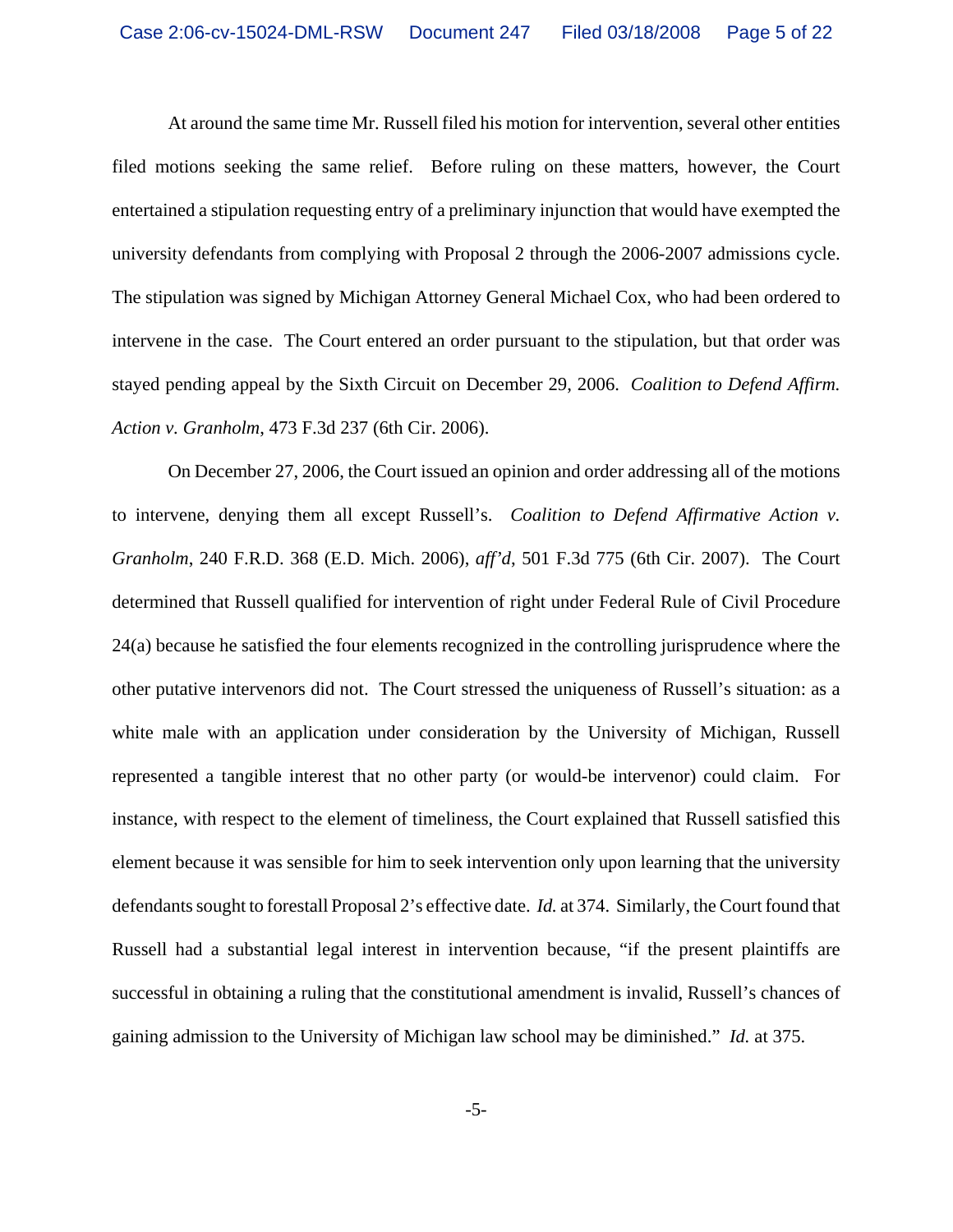Subsequently, the Court held a scheduling conference with both the *Coalition* and *Cantrell* plaintiffs to establish dates and an approach for handling the litigation. The actions were consolidated, and the Court ordered that all of the defendants in one action would be deemed defendants in the other action. The Court then requested the parties to submit joint stipulations of fact with the hope that the issues might be pared down to only those that were genuinely disputed. That attempt failed, however, as the parties found no meaningful common ground.

In mid-May 2007, the *Coalition* and *Cantrell* plaintiffs each submitted a motion for class certification. Attorney General Cox and Governor Granholm each opposed the motions for class certification, while Eric Russell concurred in the relief sought. The Court held a hearing on the motions on August 15, 2007 and took them under advisement.

In the meantime, on January 27, 2007 Eric Russell was denied admission to the University of Michigan Law School. It is undisputed that this decision was made in compliance with Proposal 2. Sarah Zearfoss, Assistant Dean and Director of Admissions at the University of Michigan, testified that she initially reviewed Mr. Russell's application on December 22, 2007 and then placed it on "hold" along with other applications that had been filed before Proposal 2's effective date. She then "looked at it without taking race into account as a factor." Mot. for Summ. J as to Russell, Ex. L, Zerfoss dep. at 199. She explained:

Q. And do you recall the reasons, the primary reasons that you decided to deny Eric Russell's application?

A. Again, it's really impossible to identify the particular thing that made a decision. I do recall what I thought were weaknesses in the application.

- Q. And what were those?
- A. Well, there were a lot of them.

-6-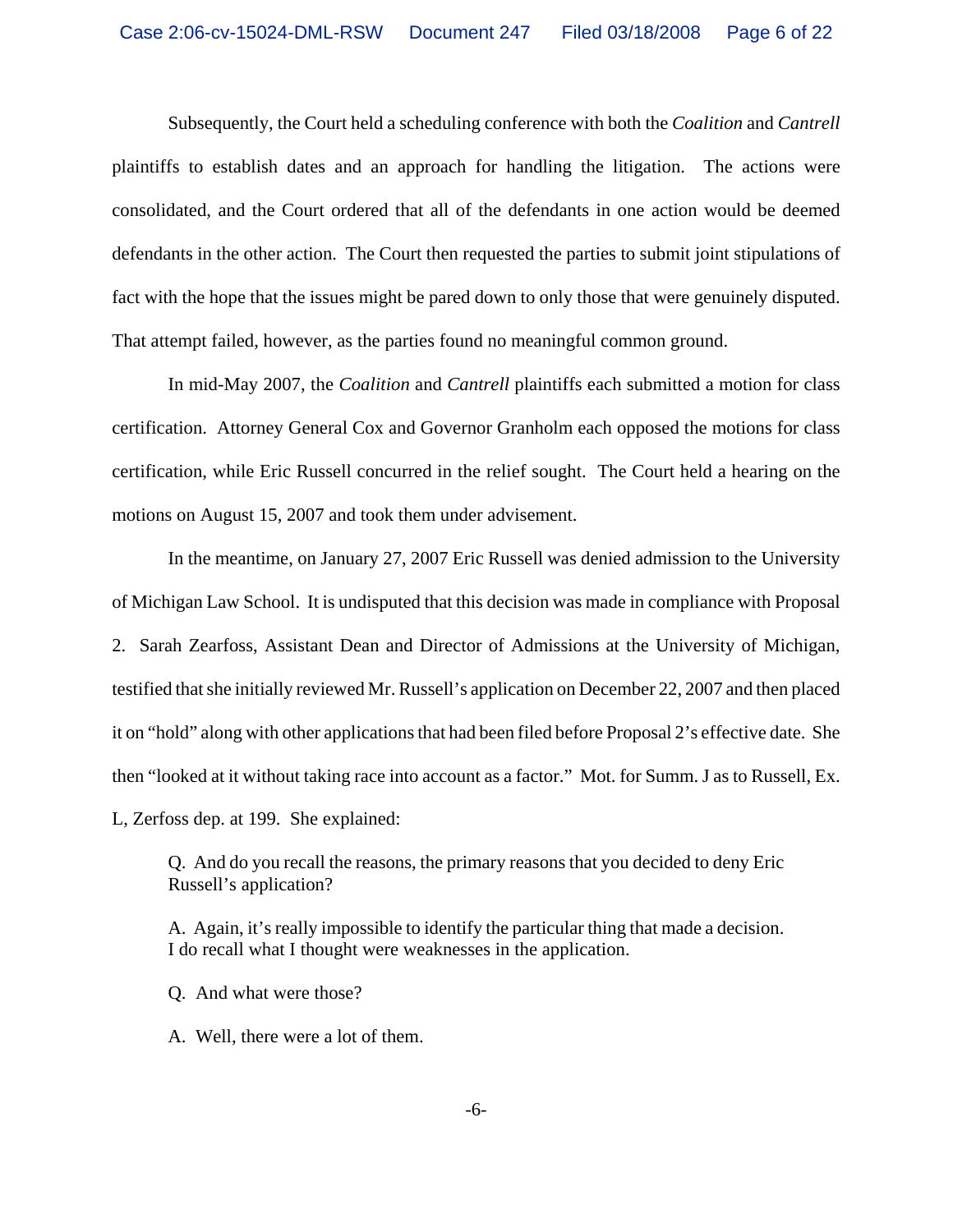. . .

Q. And given all those qualities that you've just talked about, would you characterize Mr. Russell's application for admission as a close case for admission.

A. No, it was not.

Q. Would you say that's the case whether you were applying the pre-Proposal 2 policy or the post-Proposal 2 policy?

A. That's correct.

*Id.* at 200, 205. It is also undisputed that Michigan did consider race in the initial application process prior to Proposal 2.

Assistant Dean Zearfoss also discussed how Russell would be treated should he submit a transfer application upon completion of his first year at Wayne State University Law School, as well as financial aid considerations if he were accepted. Zearfoss testified that race was not a factor, and in fact never had been when transfer applications were considered. As for financial aid, Zearfoss's testimony was less illuminating, but she did indicate that Proposal 2 has not impacted the process.

Turning to Wayne State University, law school Dean Frank H. Wu testified that race does not and will not affect Eric Russell's participation in law school activities and, more importantly, his eligibility for financial aid and scholarships. With respect to student activities, including participation in law review, Dean Wu stated that Proposal 2 had changed nothing. Dean Wu's testimony concerning financial aid was equally unequivocal, stating that he had "no reason to believe that if Proposal 2 were struck down at any point by a court, that any financial aid decision made as to Eric Russell or any other student would turn out differently because of race." Mot. for Summ. J. as to Russell, Ex. M, Wu dep. at 185-86. Dean Wu also testified that Wayne State was in the process of amending scholarships to ensure conformity with Proposal 2. He stated that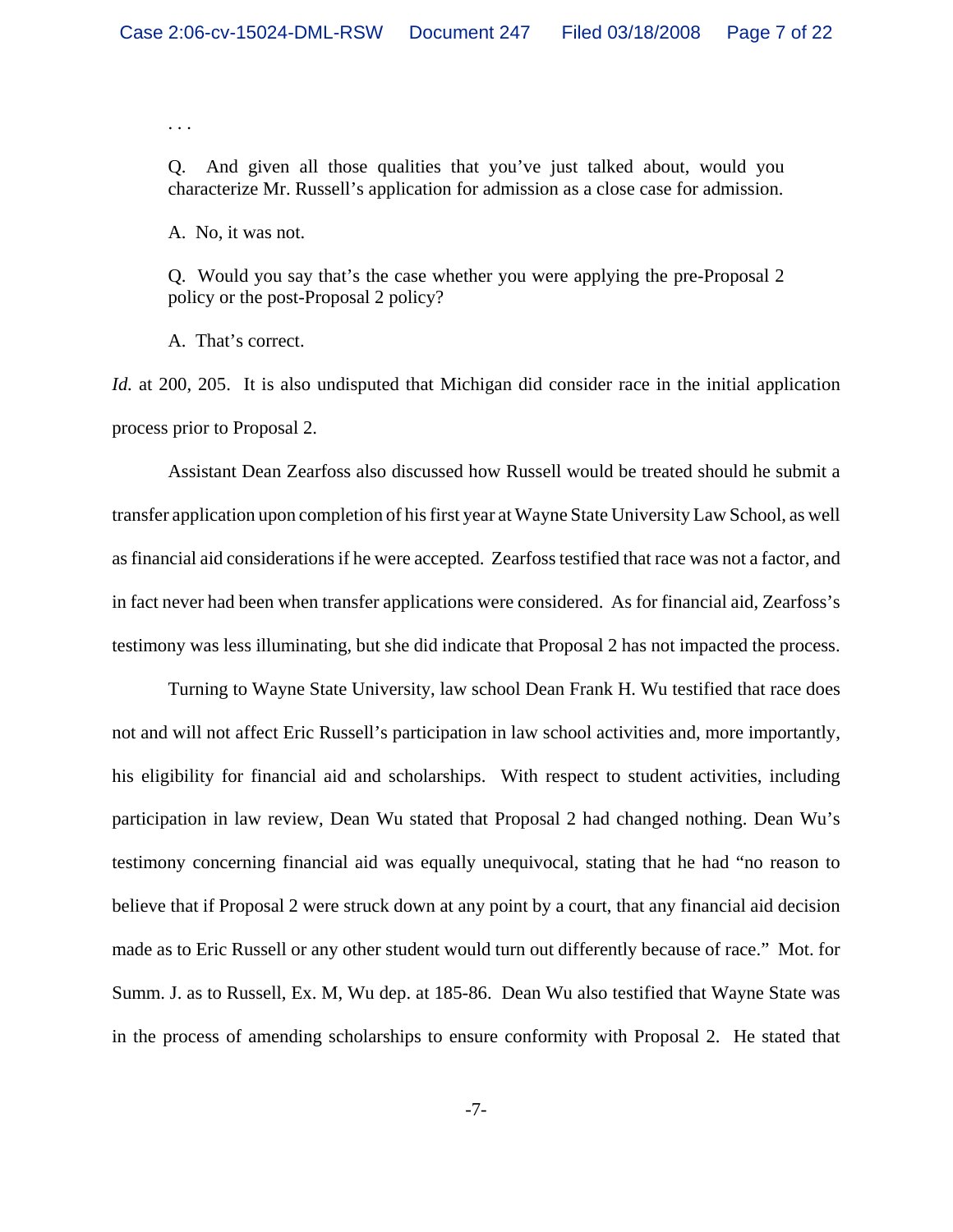thirteen or fourteen scholarships funded in part by private donors contained impermissible criteria, and the school was therefore "systematically approaching donors . . . to indicate to them that following passage of Prop 2, references to race, gender or ethnicity and so on are impermissible." *Id.* at 238. Wu further stated that he had reached resolutions with some of the donors, thereby continuing funding for the scholarships. Wu confirmed that, as a Wayne State student, Eric Russell would be eligible to receive those scholarships provided that he met the criteria not referring to race, ethnicity, or gender. Finally, Dean Wu said that if a court declared Proposal 2 unconstitutional, he had "no way of predicting what the behavior of individual donors would be, but . . . [w]e would not expect even if Prop 2 were struck down tomorrow by a court, that we would go back and renegotiate the agreements." *Id.* at 239-40.

The *Cantrell* plaintiffs filed the present motion for summary judgment on October 5, 2007. The university defendants and the *Coalition* plaintiffs concur in the request, and Attorney General Cox takes no position on the matter.

During the litigation, the parties filed various motions to compel discovery. Those motions are rendered moot by this Court's disposition of the attorney general's motion for summary judgment, and they will be denied.

Finally, on February 1, 2008, Jennifer Gratz belatedly filed a motion to intervene as a defendant in the consolidated matters through the same attorney that represents intervening defendant Eric Russell. Gratz argues that she has an interest in this litigation because she once lived in Michigan and she might apply to the University of Michigan law school for admission in 2009 or 2010. She explains that she did not move to intervene until after the dispositive motion deadline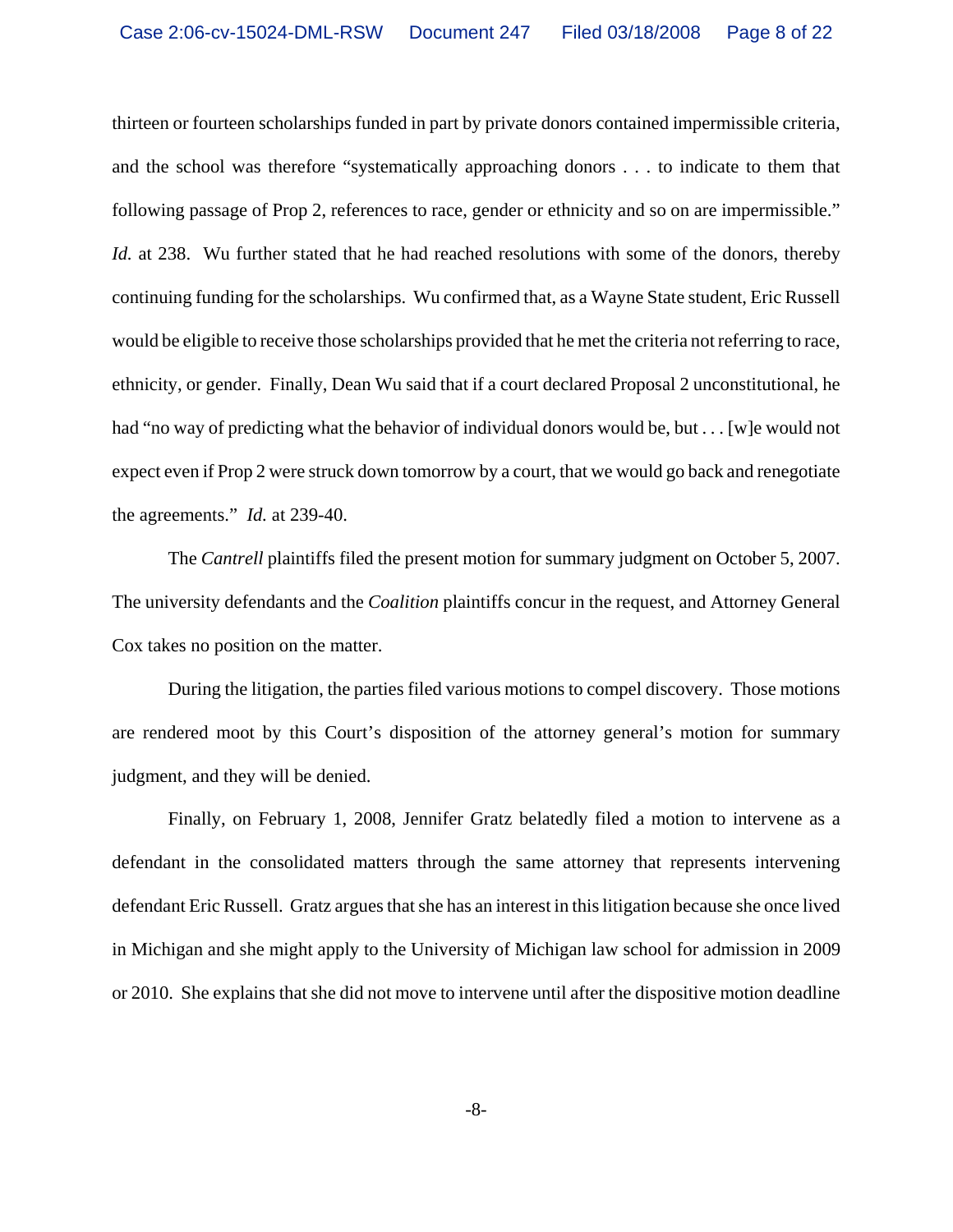passed in this case because it only recently occurred to her that she might want to apply to a law school in Michigan.

A motion for summary judgment under Fed. R. Civ. P. 56 presumes the absence of a genuine issue of material fact for trial. The Court must view the evidence and draw all reasonable inferences in favor of the non-moving party, and determine "whether the evidence presents a sufficient disagreement to require submission to a jury or whether it is so one-sided that one party must prevail as a matter of law." *Anderson v. Liberty Lobby, Inc.*, 477 U.S. 242, 251-52 (1986). The "[s]ummary judgment procedure is properly regarded not as a disfavored procedural shortcut, but rather as an integral part of the Federal Rules as a whole, which are designed to secure the just, speedy and inexpensive determination of every action." *Celotex Corp. v. Catrett*, 477 U.S. 317, 327 (1986) (internal quotes omitted).

A fact is "material" if its resolution affects the outcome of the lawsuit. *Lenning v. Commercial Union Ins. Co.*, 260 F.3d 574, 581 (6th Cir. 2001). "Materiality" is determined by the substantive law claim. *Boyd v. Baeppler*, 215 F.3d 594, 599 (6th Cir. 2000). An issue is "genuine" if a "reasonable jury could return a verdict for the nonmoving party." *Henson v. Nat'l Aeronautics and Space Admin.*, 14 F.3d 1143, 1148 (6th Cir. 1994) (quoting *Anderson*, 477 U.S. at 248). Irrelevant or unnecessary factual disputes do not create genuine issues of material fact. *St. Francis Health Care Centre v. Shalala*, 205 F.3d 937, 943 (6th Cir. 2000). When the "record taken as a whole could not lead a rational trier of fact to find for the nonmoving party," there is no genuine issue of material fact. *Michigan Paytel Joint Venture v. City of Detroit*, 287 F.3d 527, 534 (6th Cir. 2002).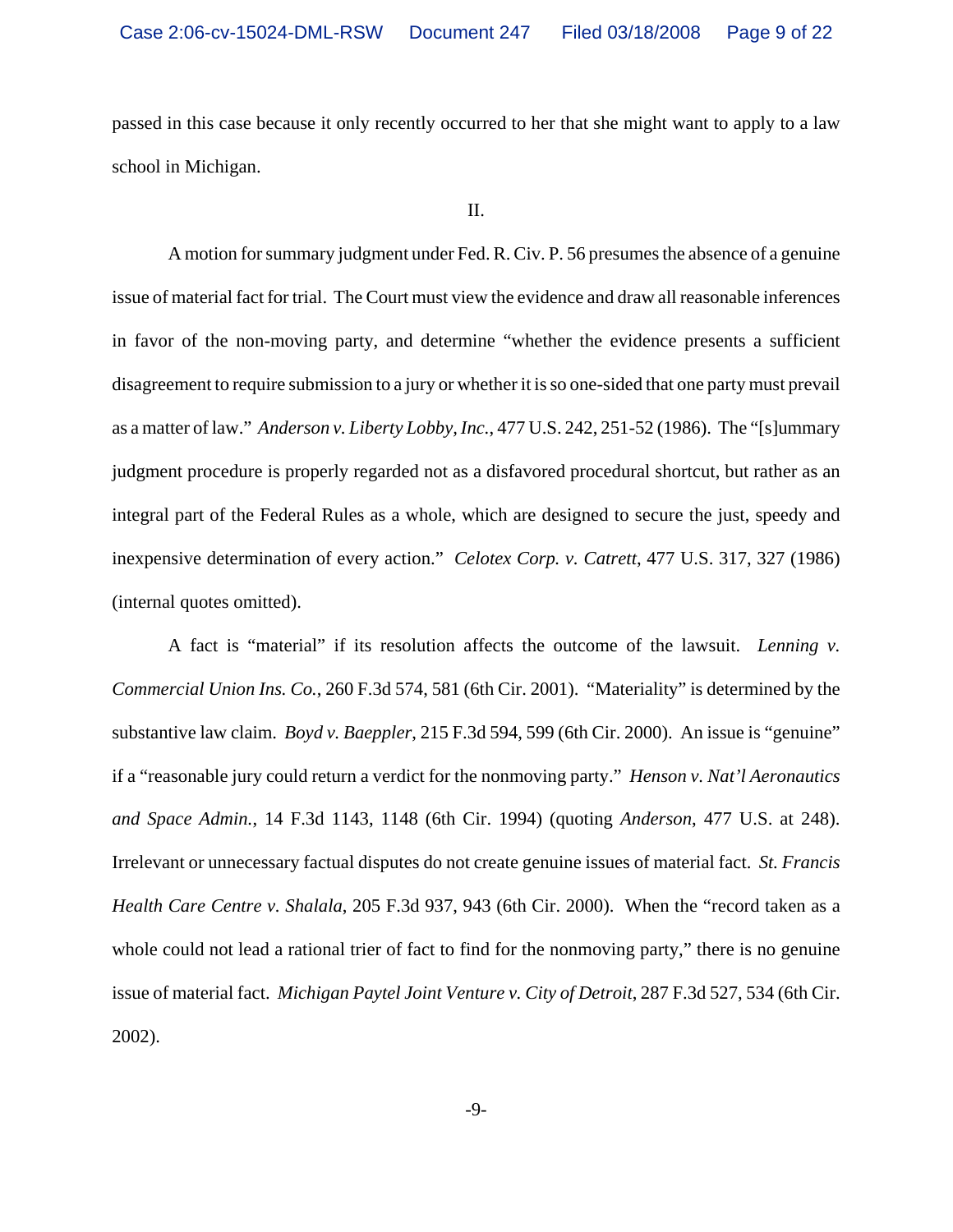The *Cantrell* plaintiffs argue that intervening defendant Russell should be dismissed from the case because the sole basis justifying his intervention – his pending application for admission to the University of Michigan Law School – no longer exists. Russell was denied admission to Michigan based on post-Proposal 2 criteria and he presently is a student at Wayne State University Law School. Russell concedes that he no longer has a pending application to Michigan's law school, but he says that he might want to transfer there, and he may also apply to either Wayne or Michigan for financial aid. He contends that absent Proposal 2, those institutions might consider race as a factor in deciding those applications. Russell also believes that the Michigan attorney general remains unable to protect his interests adequately.

When a party that has been granted intervention as of right no longer meets the requirements for such intervention, a court properly dismisses that party from the case. *See Morgan v. McDonough*, 726 F.2d 11, 14 (1st Cir. 1984) (affirming dismissal of intervenor where intervenor's interest had become adequately represented by party to the suit); *see also* Advisory Committee Notes to Fed. R. Civ. P. 24 ("An intervention of right . . . may be subject to appropriate conditions or restrictions responsive among other things to the requirements of efficient conduct of the proceedings."). This rule applies to permissive intervention as well. *See Morgan*, 726 F.2d at 15.

Intervention, both as of right and by permission, is governed by Rule 24 of the Federal Rules of Civil Procedure. With respect to both types of intervention, the Sixth Circuit has stated that "Rule 24 should be 'broadly construed in favor of potential intervenors,'" but has also warned that "this does not mean Rule 24 poses no barrier to intervention at all." *Stupak-Thrall v. Glickman*, 226 F.3d 467, 472 (6th Cir. 2000) (quoting *Purnell v. Akron*, 925 F.2d 941, 950 (6th Cir. 1991)).

Rule 24(a) deals with intervention as a matter of right and states: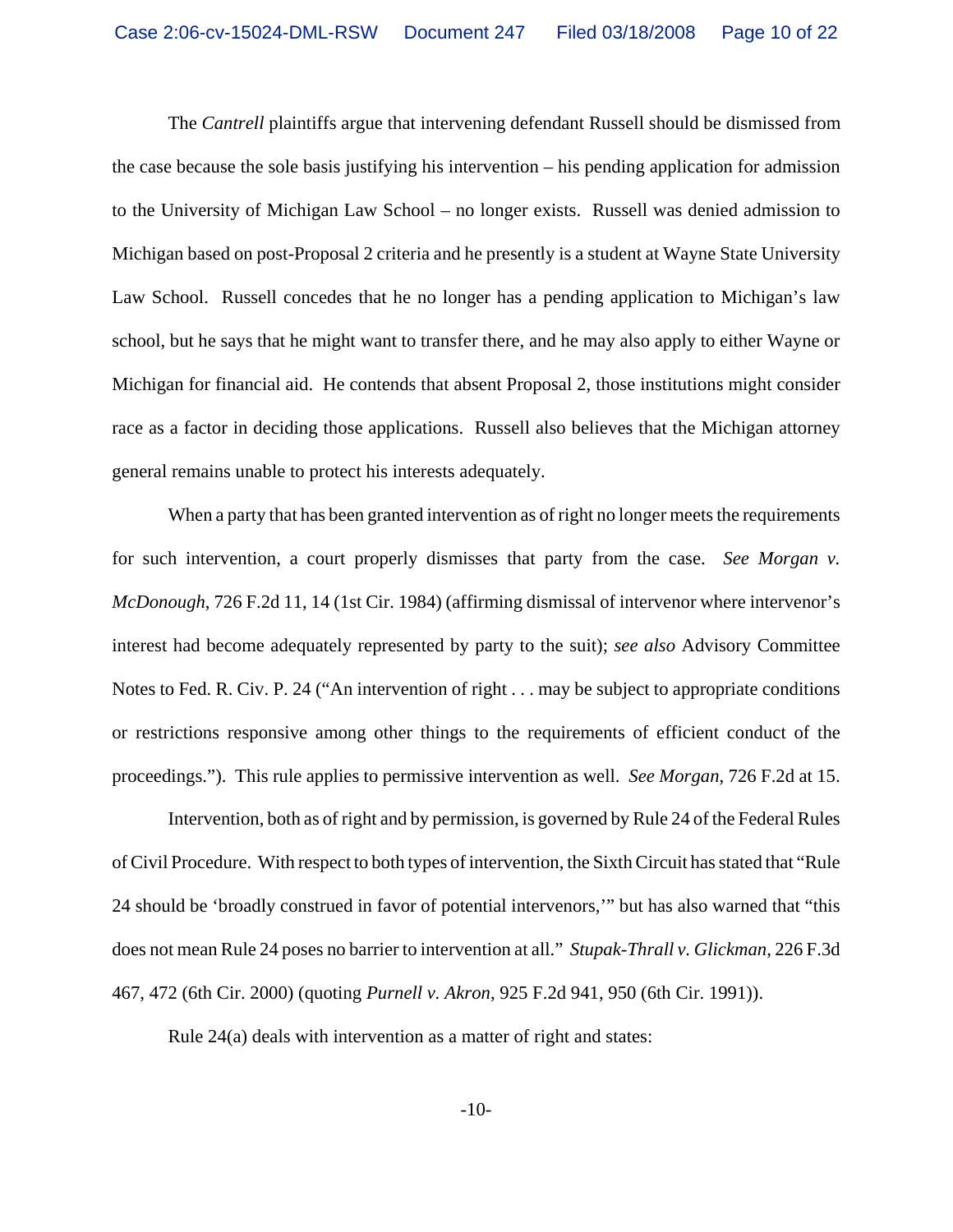On timely motion, the court must permit anyone to intervene who:

(1) is given an unconditional right to intervene by a federal statute; or

(2) claims an interest relating to the property or transaction that is the subject of the action, and is so situated that disposing of the action may as a practical matter impair or impede the movant's ability to protect its interest, unless existing parties adequately represent that interest.

Fed. R. Civ. P. 24(a). "[T]o intervene as of right under Rule  $24(a)(2)$ , a proposed intervenor must establish the following four elements: (1) the motion to intervene is timely; (2) the proposed intervenor has a substantial legal interest in the subject matter of the case; (3) the proposed intervenor's ability to protect that interest may be impaired in the absence of intervention; and (4) the parties already before the court may not adequately represent the proposed intervenor's interest." *United States v. Michigan*, 424 F.3d 438, 443 (6th Cir. 2005).

The first criterion is irrelevant since Russell already is a party to the case. The question is whether he should be permitted to remain in light of his changed circumstances. With the benefit of the parties' briefing on the summary judgment motions, the Court has little trouble concluding that there is no longer a good reason for Russell to remain in the litigation. The main reason undergirding Russell's presence in this case has evaporated, he has no interest at risk in the matter, and even if he did, it appears that the attorney general now has settled on a position that accords adequate representation to individuals in Russell's position.

The Sixth Circuit has adopted a liberal view of the nature of an interest that supports intervention of right, but it has consistently noted that "[t]he inquiry into the substantiality of the claimed interest is necessarily fact-specific." *Michigan State AFL-CIO v. Miller*, 103 F.3d 1240, 1245 (6th Cir. 1997). In *Coalition to Defend Affirmative Action v. Granholm*, 501 F.3d 775 (6th Cir. 2007), the Sixth Circuit reiterated this rule while affirming this Court's December 2006 decision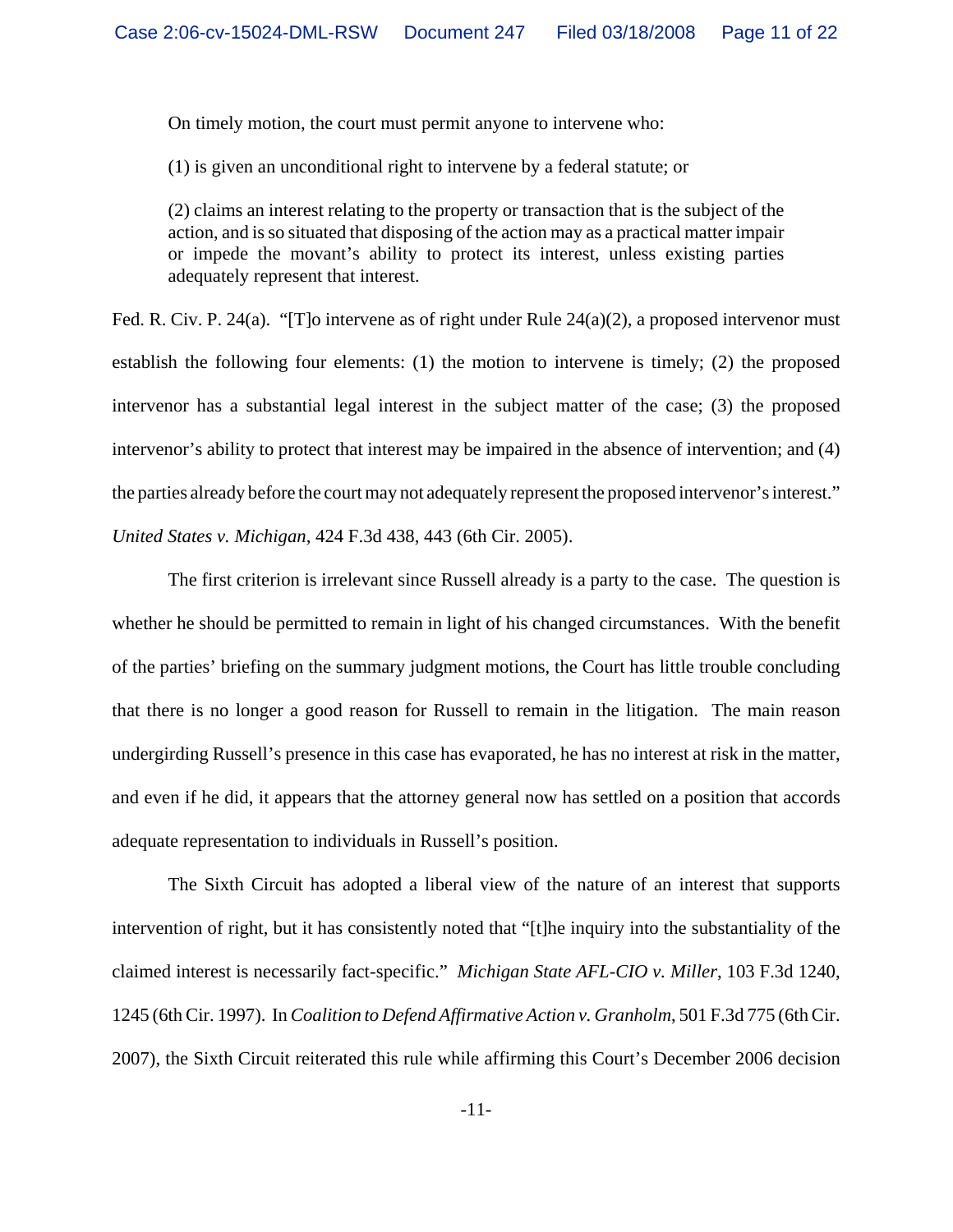denying intervention to the Michigan Civil Rights Initiative Committee, the American Civil Rights Foundation, and Toward a Fair Michigan. *See id.* at 780-84; *cf. id.* at 780 ("Although we have noted that this Circuit 'has opted for a rather expansive notion of the interest sufficient to invoke intervention of right,' *Michigan State AFL-CIO v. Miller*, 103 F.3d 1240, 1245 (1997), this does not mean that any articulated interest will do."). The court held that these organizations' interest in the case was inadequate because, once Proposal 2 had been passed, "[t]heir interest in seeing Proposal 2 enforced . . . '[wa]s greatly diminished due to the state's responsibility in enforcing and defending [Proposal 2] as written.'" *Coalition*, 501 F.3d at 781 (quoting *Northland Family Planning Clinic, Inc. v. Cox*, 487 F.3d 323, 346 (6th Cir. 2007)). In line with this conclusion, the Sixth Circuit has consistently held that a generalized political or ideological interest is not sufficient to support intervention by right. *See Northland*, 487 F.3d at 345 (observing that an organization had a weak case for intervention where it had "only an ideological interest in the litigation"); *Providence Baptist Church v. Hillandale Comm., Ltd.*, 425 F.3d 309, 316-17 (6th Cir. 2005) (holding that petitioncirculating committee was not entitled to intervention in an action challenging the constitutionality of an ordinance because its stake in the case was "'so generalized it will not support a claim for intervention of right'") (quoting *Athens Lumber Co., Inc. v. Fed. Elec. Comm'n*, 690 F.2d 1364, 1366 (11th Cir. 1982)).

Intervening defendant Russell argues that the nature of the injury in an equal protection claim of the present variety consists not in denial of the ultimate benefit, but in unequal treatment. *Northeastern Florida Chapter of the Associated General Contractors of America v. City of Jacksonville*, 508 U.S. 656 (1993), and *Regents of Univ. of California v. Bakke*, 438 U.S. 265 (1978), support his position. Russell contends that he has a substantial legal interest in this action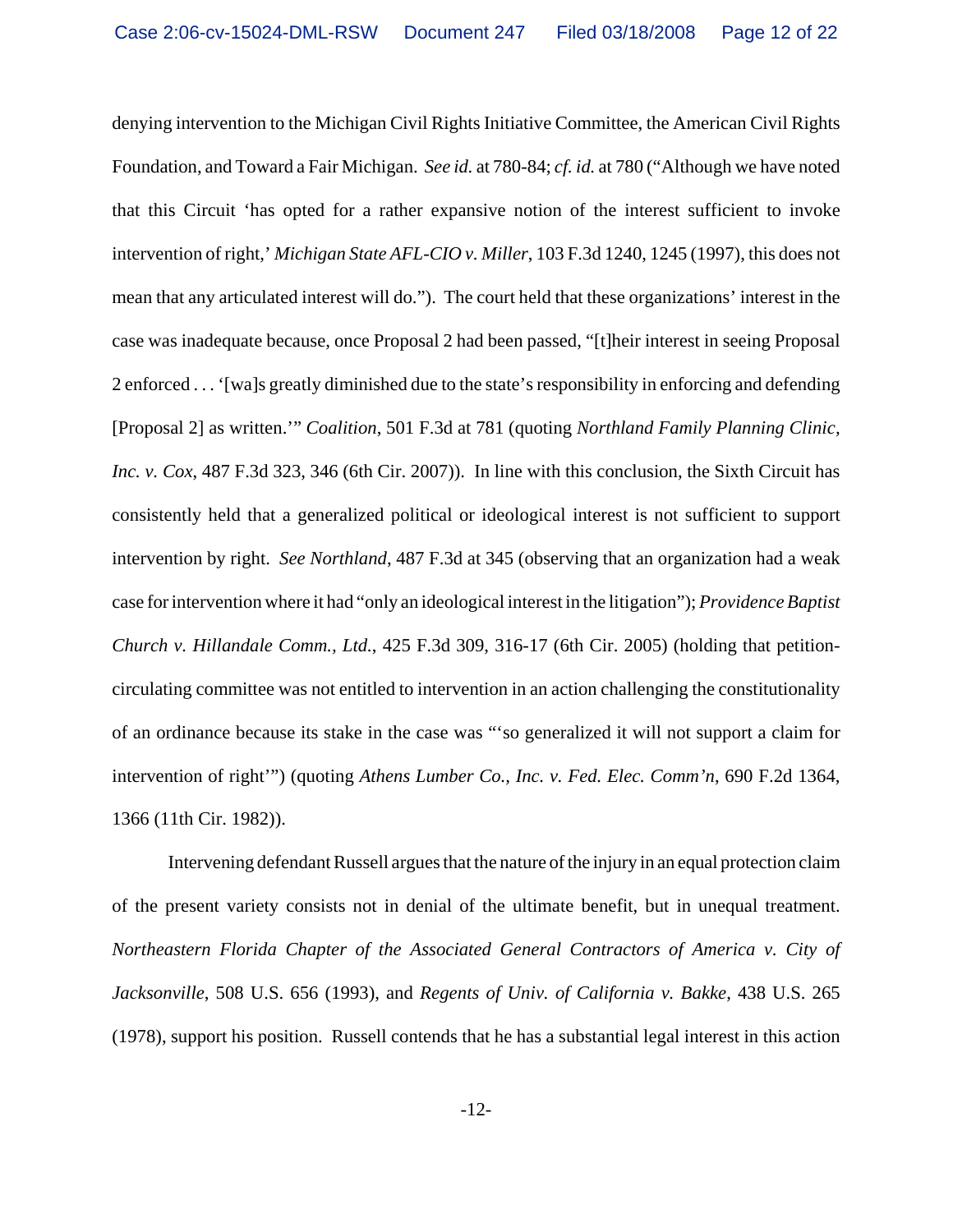in that he has an interest in having his prospective transfer application reviewed without regard to race, gender, or ethnicity. Similarly, he claims an interest premised on a desire to obtain financial aid without regard to these considerations. Although these are not the same interests upon which Russell relied in seeking intervention, they likely suffice for the present.

However, once a substantial legal interest has been established, the Court asks a related question: whether the "intervenor's ability to protect that interest may be impaired in the absence of intervention," or, in this case, in the absence of continued intervention. *Michigan*, 424 F.3d at 443. Generally speaking, satisfaction of the latter inquiry entails only a "minimal" burden. *Grutter*, 188 F.3d at 399. In this case, although Eric Russell has shown a substantial legal interest, he has failed to satisfy the impairment element. As noted earlier, he no longer has an application pending at the Michigan law school. All the evidence suggests that Russell's transfer application would receive the same treatment regardless of the outcome of this case. Although the parties have submitted less evidence on the topic of financial aid at Michigan, what they have proffered likewise suggests that Russell's treatment would be the same whether Proposal 2 stands or falls. In other words, irrespective of Eric Russell's participation in this case and the arguments he might make, Michigan's treatment of Eric Russell will remain the same.

Assistant Dean Zearfoss's undisputed testimony establishes that race is not considered in evaluating transfer applications; this was the case even before Proposal 2 (dating back to at least 2001, when Zearfoss took over); and Michigan would not change this policy if Proposal 2 were struck down. Russell makes a valid point that, notwithstanding Zearfoss's representation, the university *could* legally consider race in transfer applications if the Court invalidated Proposal 2. "It is well settled that a defendant's voluntary cessation of a challenged practice does not deprive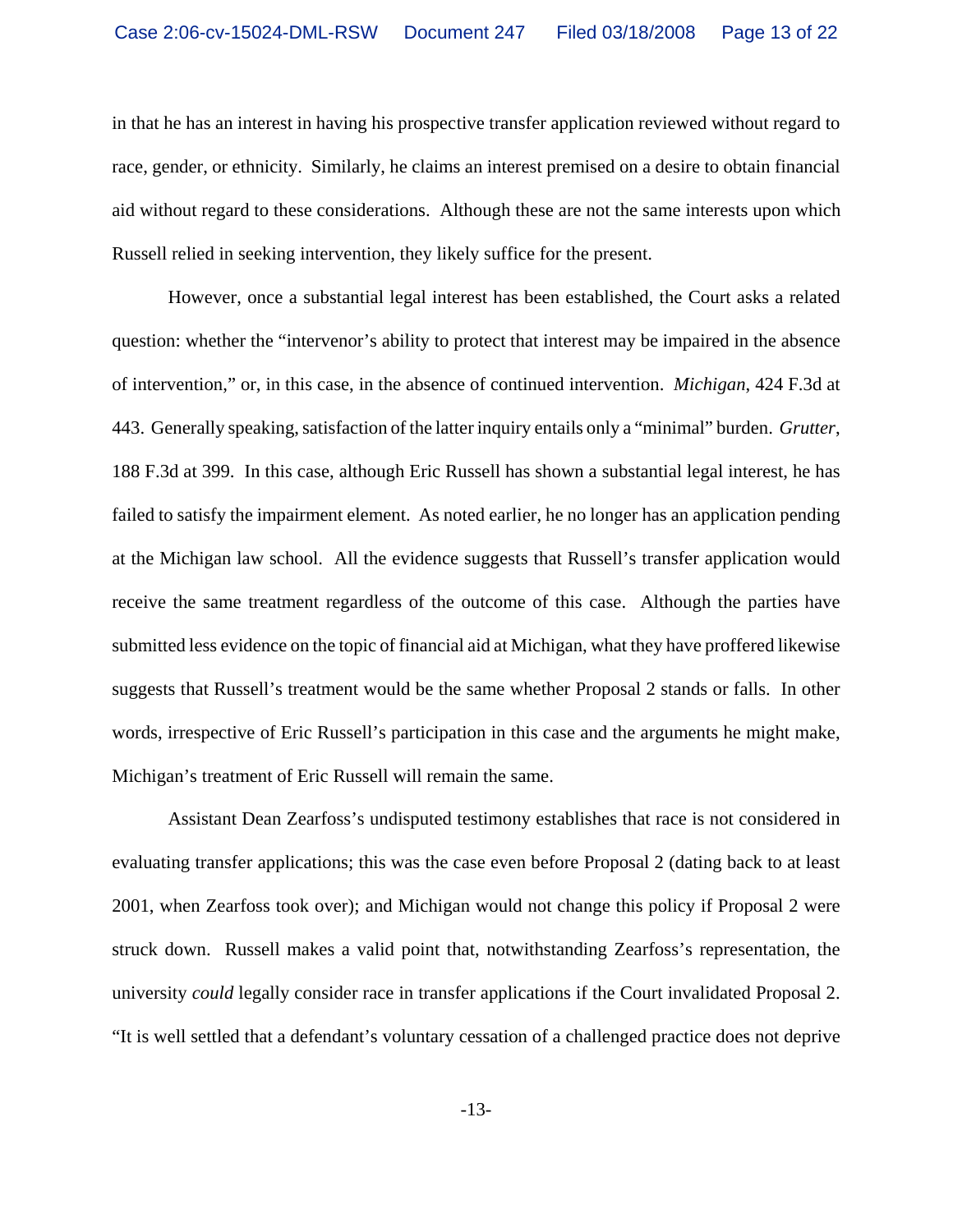a federal court of its power to determine the legality of the practice." *City of Mesquite v. Aladdin's Castle*, 455 U.S. 283, 289 (1982). The theory behind this rule seems to be that, when the defendant is able to commence the practice once more and has only stopped following the initiation of litigation, voluntary cessation of the practice is inherently suspect. *See ibid.* However, the Sixth Circuit and other courts have confirmed that the holding in *Aladdin's Castle* hinged largely on the fact that the defendant in that case had expressed an intent to take up the challenged practice once more if the case were dismissed as moot. *Kentucky Right to Life, Inc. v. Terry*, 108 F.3d 637, 645 (6th Cir. 1997) ("Critical to the Court's decision [in *Aladdin's Castle*], however, was the City's announced intention to reenact the unconstitutional ordinance if the case was dismissed as moot.") (citing *Aladdin's Castle*, 455 U.S. at 289-90); *see also Outdoor Media Group, Inc. v. City of Beaumont*, 506 F.3d 895, 901 (9th Cir. 2007) (stating that *Aladdin's Castle* is limited to the "rare situation where it is *virtually certain* that the repealed law [will] be reenacted," and the fact that litigation may have prompted the repeal does not alone evince an intent to reenact) (internal quotes omitted).

In this case it is inappropriate to second-guess Michigan's representation when the evidence suggests its historical and future avoidance of consideration of race in transfer applications is not mere lip-service. Where a defendant's voluntary cessation of a challenged practice may be inherently suspect, *see Aladdin's Castle*, 455 U.S. at 289, there is nothing suspicious about a defendant proclaiming that it will continue to abide by a policy it has employed for years and which has not been changed materially by the commencement of litigation or the predicate events of that litigation. Michigan has not voluntarily *ceased* a challenged practice; it has simply stood by a course of action that is valid under Proposal 2.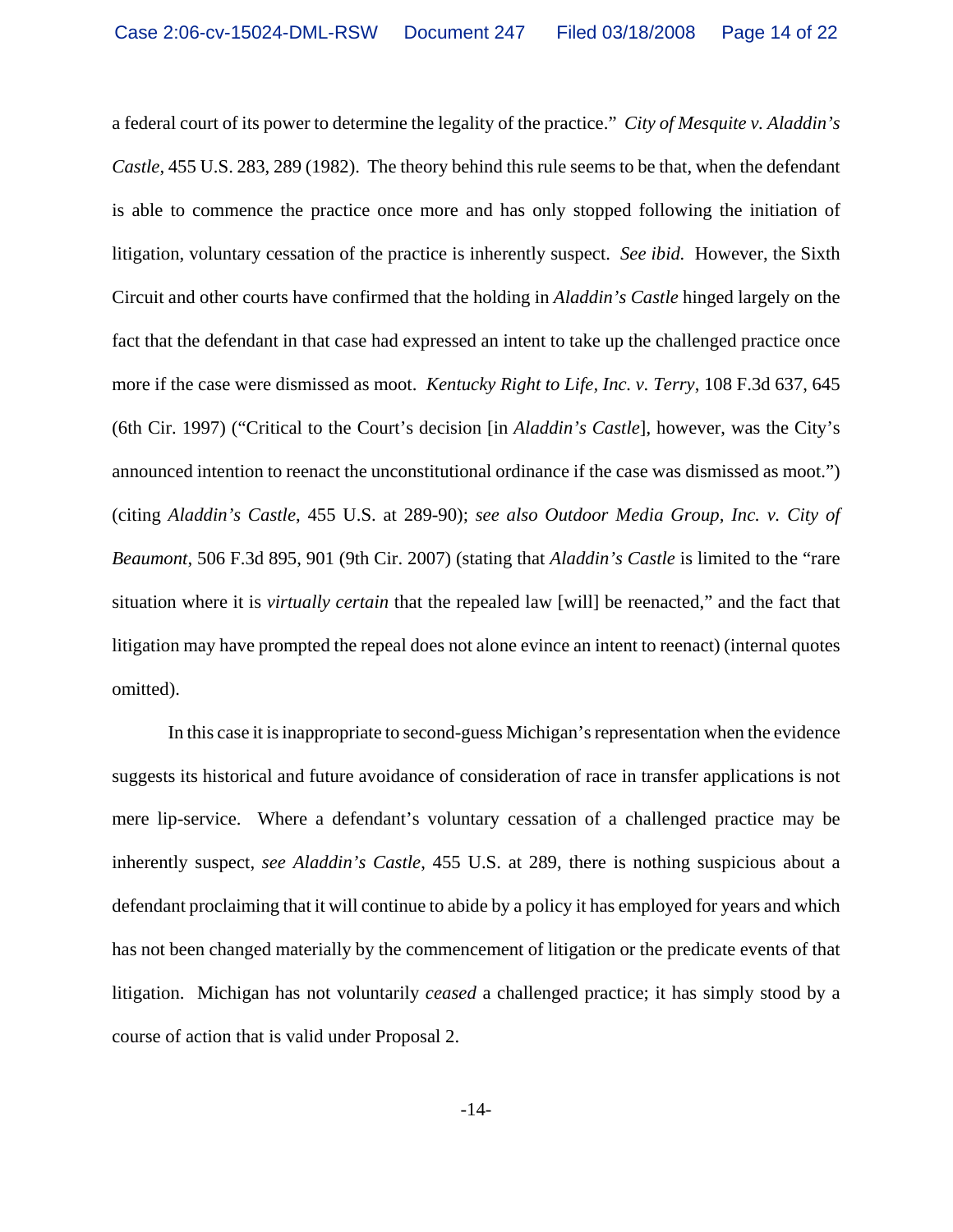On a related note, Russell suggests that Zearfoss's testimony leaves open the possibility that Michigan may consider ethnicity, as opposed to race, in the transfer application process. This argument finds no support in the record. Although the definitions of race and ethnicity may be distinct, when Zearfoss referred to ethnicity, she used the term as if it were interchangeable with race. Whatever ambiguity may exist on this point does not alter Zearfoss's testimony that Mr. Russell will not be treated differently than others because he is white.

The evidence in this case also suggests that Russell's other interest concerning Michigan – equal treatment in financial aid decisions – will likewise not be impaired if his participation in this litigation is discontinued. Although Zearfoss stated that financial aid was within her area of expertise "to a certain degree," she represented unequivocally that Proposal 2 has not impacted the financial aid process. Zearfoss dep. at 215-16. This testimony has not been contradicted, and there is no reason to think that Michigan would consider race in its financial aid process in the event Proposal 2 were struck down.

The same conclusion can be made with respect to Russell's matriculation through Wayne's law school. Dean Wu testified that "[r]ace will not affect any financial aid decision made as to Eric Russell or any other student at Wayne State University Law School." Wu dep. at 185. Further, he stated that he has no reason to believe this would change in the event Proposal 2 were invalidated. It is unclear whether race was considered in the context of need-based financial aid before Proposal 2; there is in fact no evidence on the point. However, it is clear that race, ethnicity, or gender were factors in approximately fourteen annual scholarships. Wu dep. at 238. Wu testified that, following the passage of Proposal 2, he or a development officer "systematically approach[ed]" the donors to inform them that such criteria were impermissible. *Ibid.* Some of the donors – it is unclear how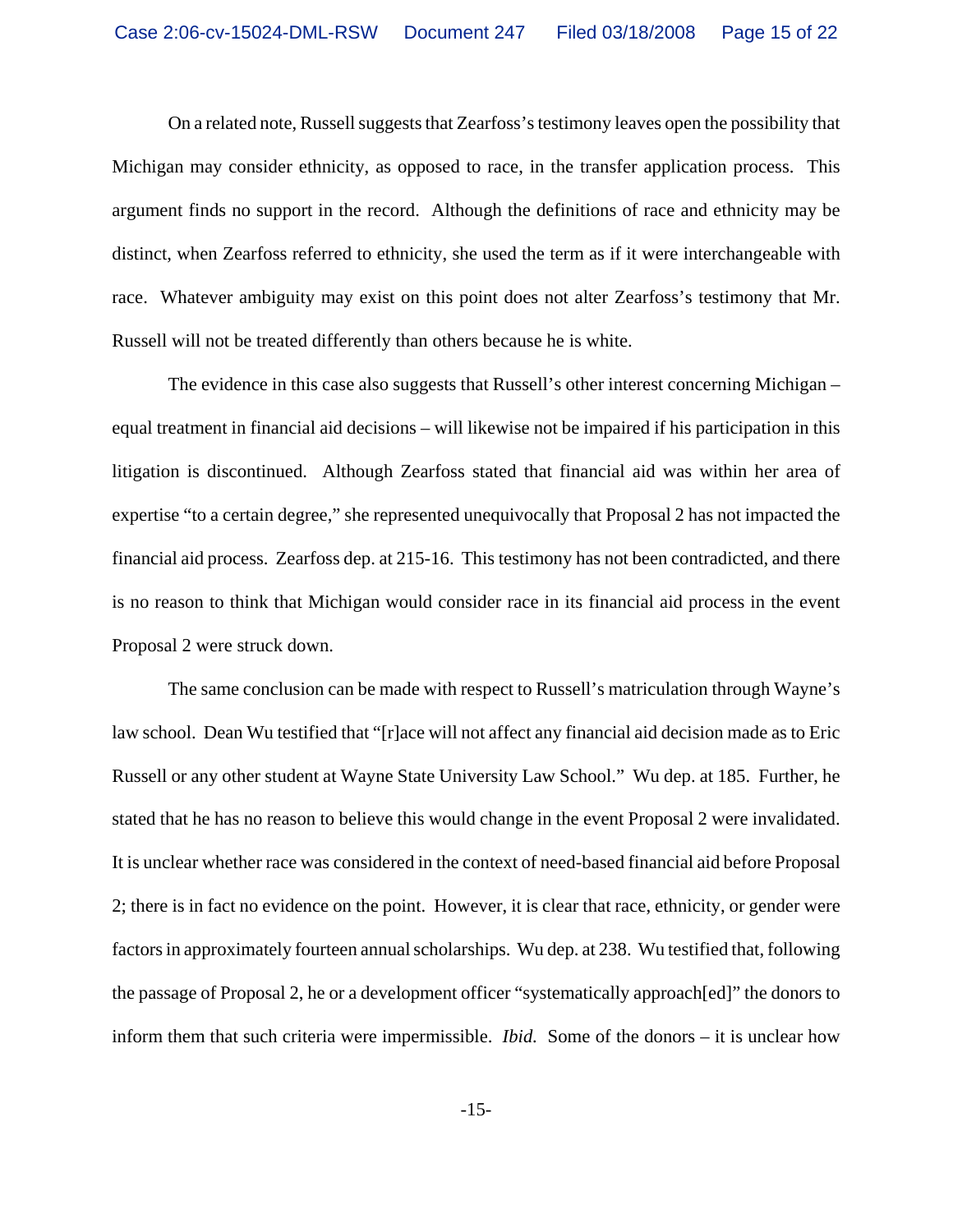many – agreed to continue funding the scholarships with elimination of the impermissible criteria. *Id.* at 239. Accordingly, assuming he met the remaining criteria (for instance, one or more of the scholarships have been set aside for people from a particular geographic area), Russell "would be eligible to receive those scholarships." *Ibid.* This evidence remains unrebutted.

The Court concludes, therefore, that Eric Russell has failed to establish that impairment of his substantial legal interest with respect to both Michigan and Wayne State is possible if continued intervention is denied. Although proof of impairment need only be "minimal," *Grutter*, 188 F.3d at 399, this element poses a burden nonetheless, which Russell has failed to carry.

Finally, having the benefit of reviewing the summary judgment briefs, it is apparent that Russell's interest in the litigation now parallels that of the attorney general. At one point in this litigation, the attorney general's lack of consistency in its acceptance of Proposal 2 was characterized by the court of appeals as "puzzl[ing]," *Coalition to Defend Affirm. Action v. Granholm*, 473 F.3d 237, 246 (6th Cir. 2006), and rightly so. However, it now appears that the attorney general has resolved to defend the measure, making arguments in his motion brief that Russell himself echoes in his own filings. The fact that the two summary judgment motions duplicate each other convinces the Court that Russell's presence in the litigation is a mere makeweight that adds nothing of substance to the debate over Proposal 2's constitutionality. Therefore, it is apparent that the attorney general – the party now before the Court – adequately represents the intervening defendant's interest, which has now matured into a judgment in the State's favor.

The motion for summary judgment as to intervening defendant Eric Russell, therefore, will be granted.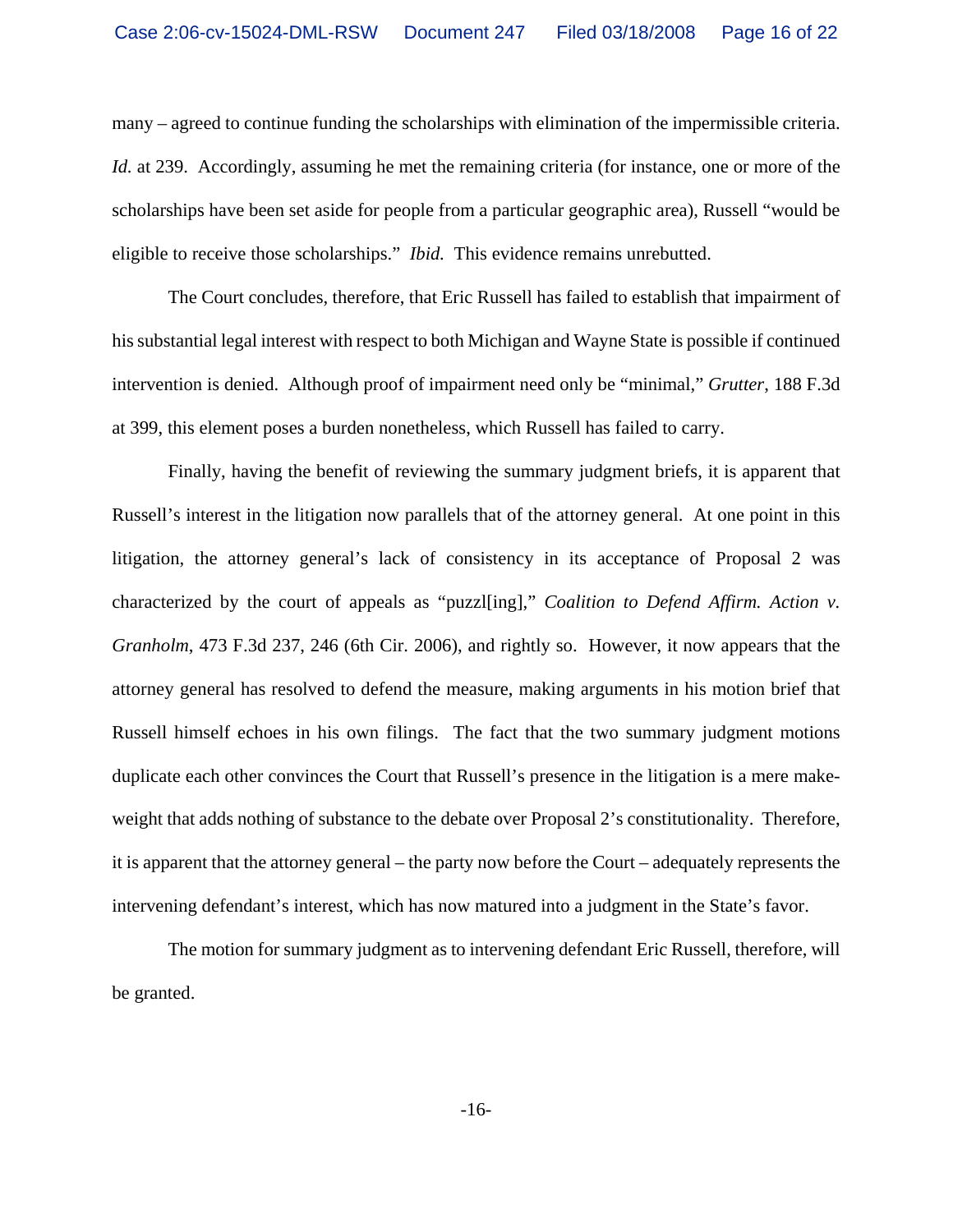III.

The motion by Jennifer Gratz to intervene as a defendant can be disposed of quite easily based on her failure to satisfy any of the four factors required to establish a right to intervene. First, the motion is untimely. Timeliness is "evaluated in the context of all relevant circumstances." *Stupak-Thrall*, 226 F.3d at 472-73 (internal quotation marks omitted). Several factors are considered, including the developments in the case, the purpose for intervention, and how long the proposed intervenors knew of their interest in the property or transaction at issue before they sought permission to intervene. *Id.* at 473-74. This case has now proceeded to a final disposition, and Gratz did not seek intervention until after discovery closed and all the parties filed their summary judgment motions. The purpose for intervention Gratz cites is to take up the cause of white law students defending Proposal 2 in the event Mr. Russell is dismissed from the case because of his changed circumstances. However, Mr. Russell's application to the Michigan law school was decided adversely to him in January 2007, and he was admitted to and began attending Wayne's law school in August 2007. Ms. Gratz has been aware of this case throughout its pendency. She has not explained the delay in applying for intervention.

Second, Ms. Gratz has not identified a substantial legal interest in the subject matter of the case. She has no application to any Michigan school pending. She represents in her motion that she might apply to Michigan's law school, but she testified under oath in her deposition in San Francisco in this case that she is a resident of California and has no immediate plans to return to Michigan. The Court finds no credible evidence that Ms. Gratz has an interest in the legal issues in this case that derives from her attempt to situate herself similarly to Russell's pre-admission-decision posture. Of course, Ms. Gratz also directed the activities of the Michigan Civil Rights Initiative Committee,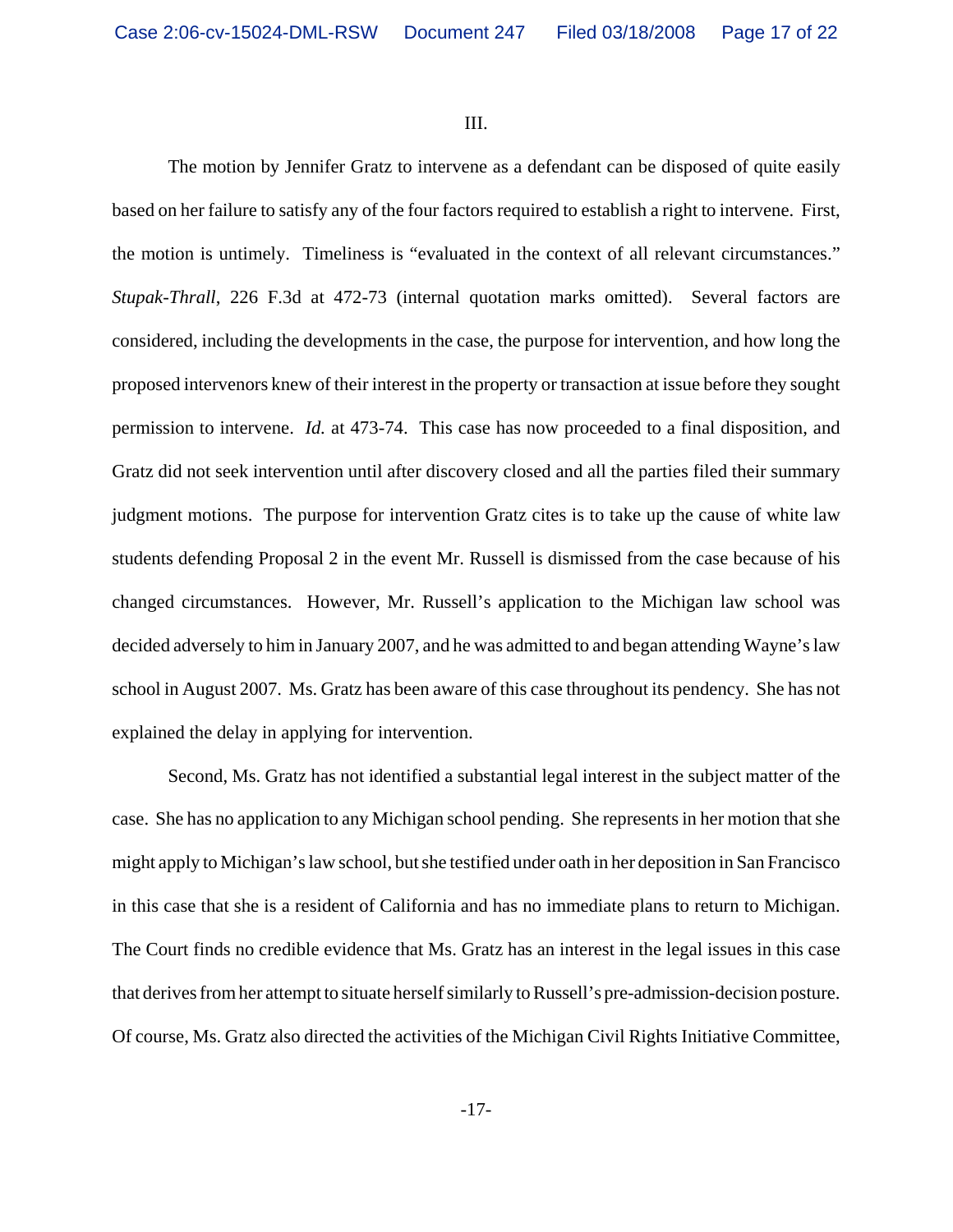which was the driving force behind the passage of Proposal 2, suggesting that she has an ideological interest in defending the enforcement of the state constitutional amendment. However, the Sixth Circuit has deemed a mere interest in the "subsequent enforcement of the rule after its enactment" an insufficient reason to support intervention by right. *Northland Family Planning Clinic, Inc. v. Cox*, 487 F.3d 323, 345 (6th Cir. 2007). The court explained:

[T]he public at large – including public interest groups – has an interest in the procedure by which a given legal requirement is enacted as a matter of democratic legislative process. On the other hand, in a challenge to the constitutionality of an already-enacted statute, as opposed to the process by which it is enacted, the public interest in its enforceability is entrusted for the most part to the government, and the public's legal interest in the legislative process becomes less relevant.

*Ibid.*

Gratz's ideological interest is no different than that of the organization she directed, the MCRI, to which the Court already denied intervention. Her ability to press these issues is cast into doubt by her apparent "confusion at the evidentiary hearing [on the propriety of MRCI's conduct in obtaining petition signatures] as to the purpose of the MCRI's proposal." *Operation King's Dream v. Connerly*, 501 F.3d 584, 590 (6th Cir. 2007). Moreover, the Sixth Circuit has held that "the MCRI's . . . status as [an] organization[] involved in the process leading to the adoption of Proposal 2 is insufficient to provide [it] with a substantial legal interest in a lawsuit challenging the validity of those portions of Michigan's constitution amended by Proposal 2." *Coalition to Defend Affirmative Action v. Granholm*, 501 F.3d 775, 782 (6th Cir. 2007).

Third, since Gratz has not demonstrated a sufficient interest to support intervention by right, she cannot show that denial of intervention will impair her ability to protect a substantial interest. *Coalition to Defend Affirmative Action*, 240 F.R.D. at 375 ("Of course, the inability to protect one's interest posits the existence of an interest to begin with."). The disposition of the summary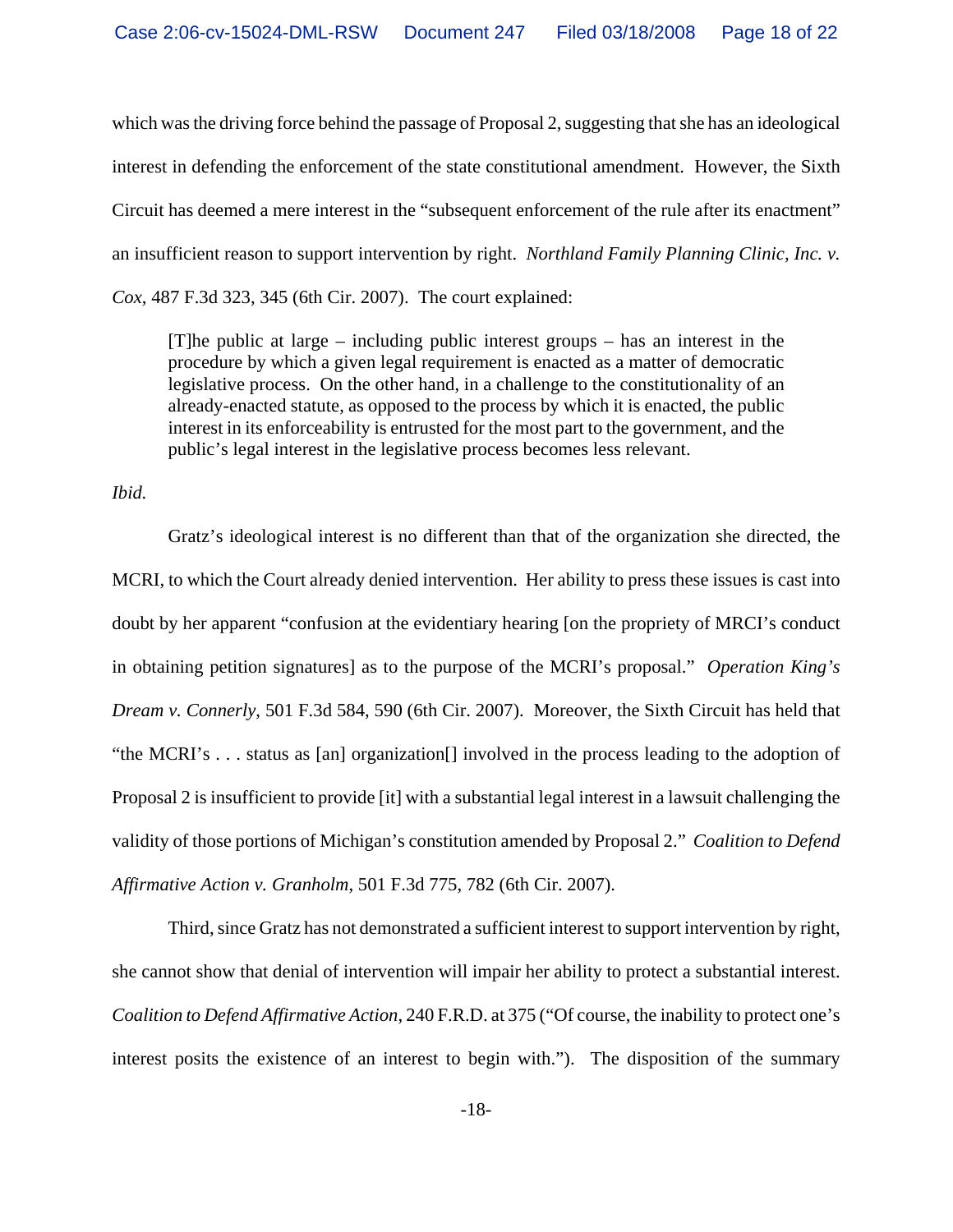judgment motions reinforces the fact that intervention is not necessary to defend the ballot proposal as well.

Fourth, as with Eric Russell, the attorney general will adequately represent Gratz's interest, such as it is, in matters before the Court.

Gratz also seeks permissive intervention under Rule 24(b). An applicant for permissive intervention "must prove that the motion for intervention is timely, there is at least one common question of law or fact, and the balancing of undue delay, prejudice to the original parties, and any other relevant factors favors intervention." *Coalition to Defend Affirmative Action*, 240 F.R.D. at 377 (citing *Michigan State AFL-CIO v. Miller*, 103 F.3d 1240, 1248 (6th Cir. 1997)). It is apparent that Gratz's motion has come too late. The case in the district court is over, at least for now. Allowing another party into the litigation would do nothing but prolong the process and delay the parties' inevitable date with the court of appeals.

For these reasons, the motion to intervene as a party defendant by Jennifer Gratz will be denied.

#### IV.

Because the attorney general's motion for summary judgment was granted, there is no need for the Court to address the class certification motions. Rule 23(c) provides: "At an early practicable time after a person sues or is sued as a class representative, the court must determine by order whether to certify the action as a class action." Fed. R. Civ. P.  $23(c)(1)(A)$ . Although the Sixth Circuit has not interpreted this language, other courts and commentators have noted that a district court may decide dispositive motions, including motions for summary judgment, prior to entertaining class certification. A district court enjoys discretion in determining whether and when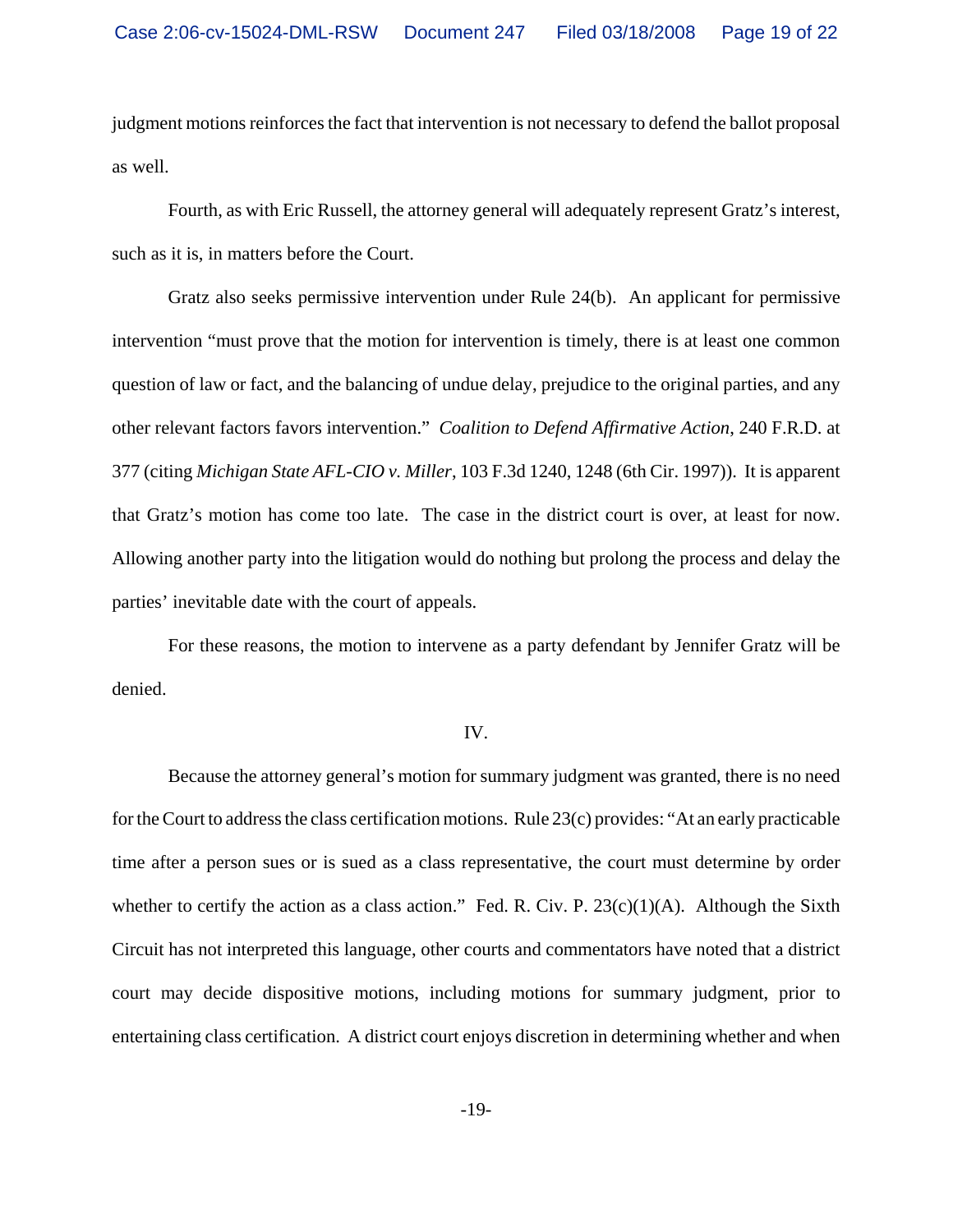to certify a case, *Reeb v. Ohio Dept. of Rehabilitation and Correction*, 435 F.3d 639, 643 (6th Cir.

2006), and postponing a ruling on that matter in the interest of overall efficiency is appropriate.

The Manual for Complex Litigation reflects the basic idea:

The court may rule on motions pursuant to Rule 12, Rule 56, or other threshold issues before deciding on certification; however, such rulings bind only the named parties. Most courts agree, and Rule  $23(c)(1)(A)$  reflects, that such precertification rulings on threshold dispositive motions are proper, and one study found a substantial rate of precertification rulings on motions to dismiss or for summary judgment. Precertification rulings frequently dispose of all or part of the litigation.

Manuel for Complex Litigation (Fourth ed.) § 21.133. As Rule 23 suggests, extensive discovery is often needed to rule on motions for class certification. *See* Fed. R. Civ. P. 23(a)-(b). Although conceptually distinct, the facts discovered often pertain to the merits. *See Oscar Private Equity Investments, Inc. v. Allegiance Telecom, Inc.*, 487 F.3d 261, 268 (5th Cir. 2007) (observing that merits and certification questions often overlap); *Miles v. Merrill Lynch*, 471 F.3d 24, 41 (2d Cir. 2006) ("[T]he obligation to make [certification] determinations is not lessened by overlap between a Rule 23 requirement and a merits issue, even a merits issue that is identical with a Rule 23 requirement."); Fed. R. Civ. P. 23 Advisory Committee Notes to the 2003 Amendments ("[I]t is appropriate to conduct controlled discovery into the 'merits,' limited to those aspects relevant to making the certification decision on an informed basis."). Therefore, if it becomes apparent that the case cannot proceed on the merits, it makes little sense to devote scare judicial resources to a merely academic certification analysis. *See Wright v. Schock*, 742 F.2d 541, 544 (9th Cir. 1984) ("It is reasonable to consider a Rule 56 motion first when early resolution of a motion for summary judgment seems likely to protect both the parties and the court from needless and costly further litigation."). As the *Oscar* court explained, the authorities' recognition of this and other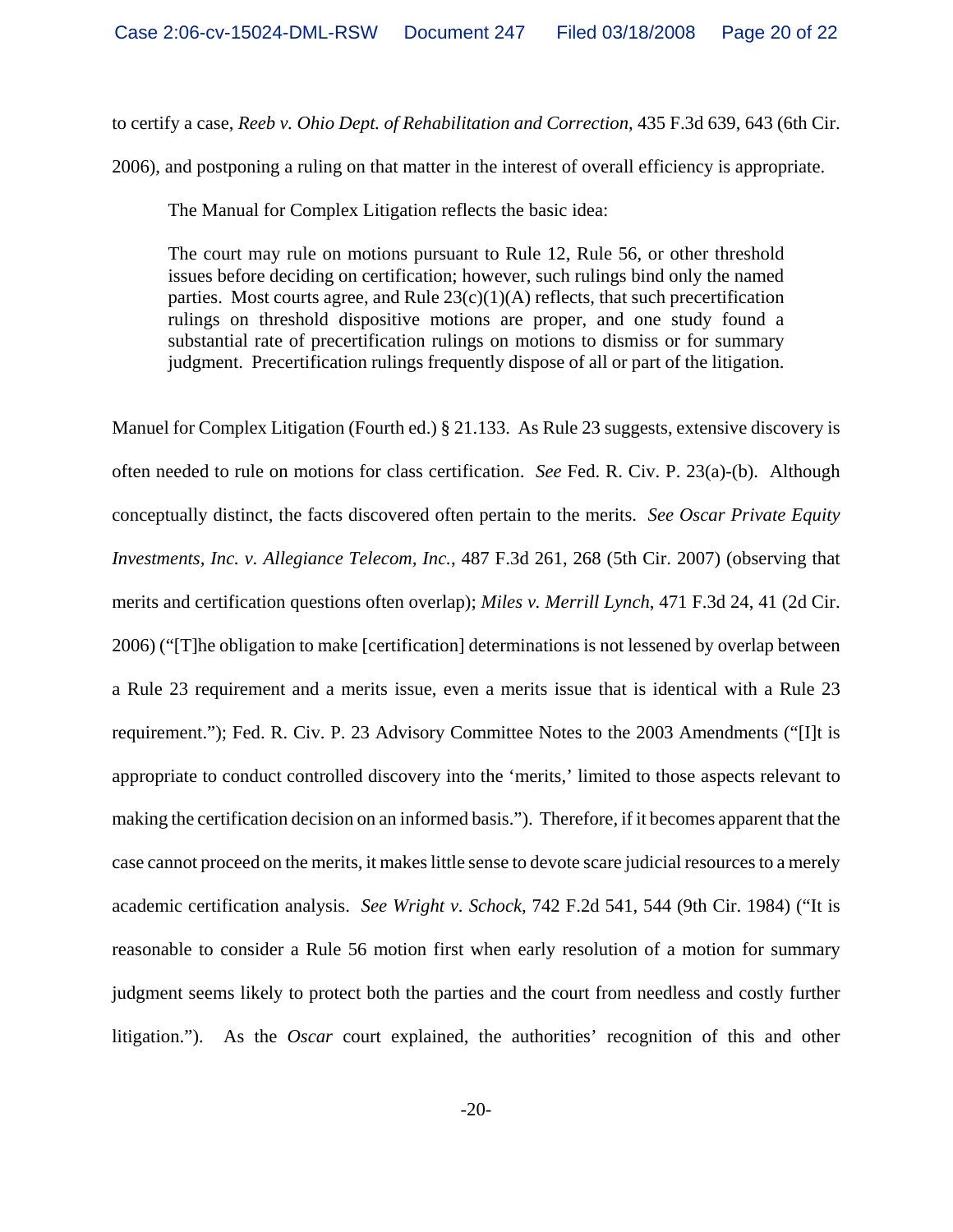circumstances has "shaped the evolution of class certification and Rule 23. Rule  $23(c)(1)(A)$  no longer demands that the district court rule on class certification 'as soon as practicable,' but instead insists only upon a ruling 'at an early practicable time.'" *See Oscar*, 487 F.3d at 267.

Dismissal prior to certification is *res judicata* as to the class representatives, but has no effect on the putative class members. *Wright*, 742 F.2d at 544. Entry of summary judgment dismissing the claims of class representatives normally has the effect of mooting a motion for class certification. *Cowen v. Bank United of Texas*, 70 F.3d 937, 941 (7th Cir. 1995); s*ee also Holman v. Rock Financial Corp.*, 388 F.3d 930, 941 (6th Cir. 2004) (concluding that "[w]e need not address the district court's denial of Plaintiff's motion for class certification because, as held above, the district court appropriately dismissed her complaint on the merits").

The Court's decision to grant summary judgment in favor of the State moots the class certification motions. Therefore, these motions will be denied.

## V.

The Court finds that Eric Russell no longer has a sustainable position to support intervention. Likewise, Jennifer Gratz has failed to demonstrate that she should intervene either by right or by leave. The decision on the merits of the plaintiffs' claims in the summary judgment proceedings renders a decision on class certification unnecessary. Similarly, the dismissal of the action renders moot the pending discovery motions.

Accordingly, it is **ORDERED** that the *Cantrell* plaintiffs' motion for summary judgment as to intervening defendant Eric Russell [dkt #172] is **GRANTED**. Eric Russell is dismissed as a party defendant to these consolidated actions.